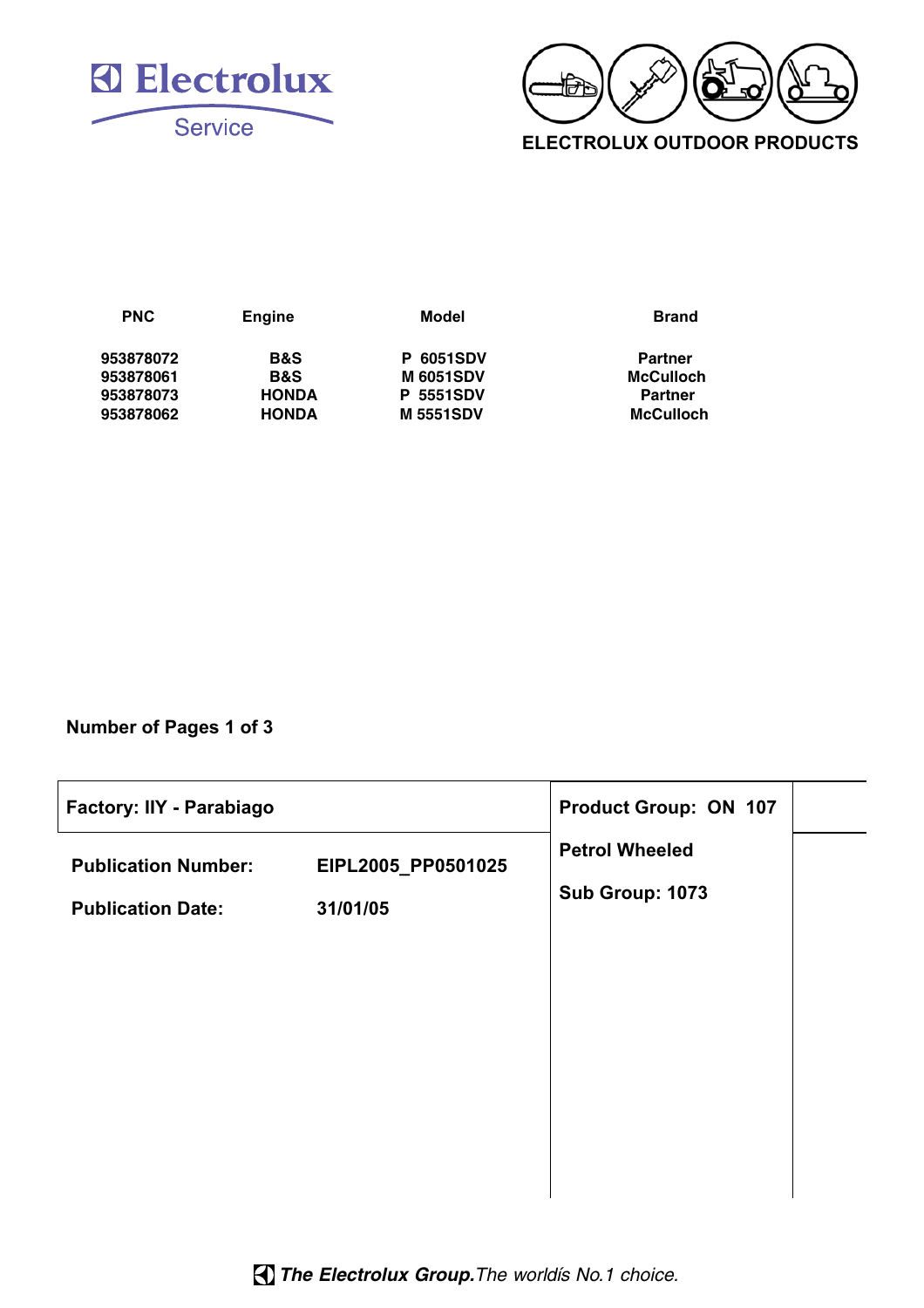

Publication No: | EIPL2005\_PP0501025 | Page : 2 of 3